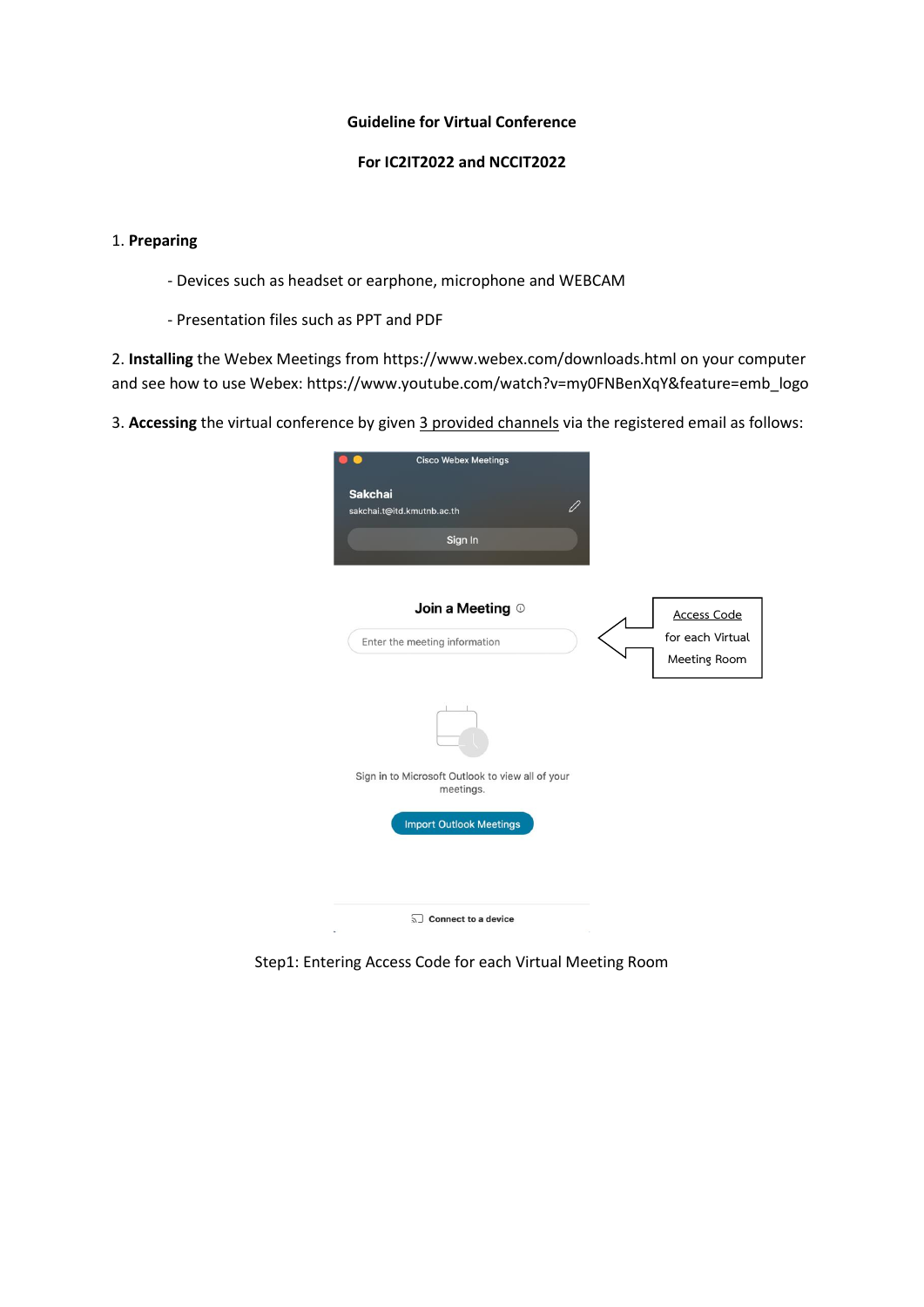| O Cisco Webex Meetings |                            | ②<br>X                       |
|------------------------|----------------------------|------------------------------|
|                        | Enter the meeting password | Meeting Password for         |
|                        | Meeting password           | each Virtual Meeting<br>Room |
|                        | Next                       |                              |

alrah<br>**cisco** Webex

## Step2: Entering Meeting Password

 **Channel 1**: For presenting your paper, acting as a **presenter** (referred to the presentation schedule on the conference website)

> *Access Code: will be announced on 12-13 May, 2022 Meeting Password: will be announced on 12-13 May, 2022*

 **Presenting** the work

- Turning on the video

- Turning on the microphone

- Sharing the selected presentation file

**Channel 2**: For participating the conference, acting as **an audience** for DAY 1: *19 May, 2022*

|                                      | Virtual Room I: IC2IT - Session I and Session II (International Conference) |  |  |  |
|--------------------------------------|-----------------------------------------------------------------------------|--|--|--|
|                                      | Access Code: will be announced on 12-13 May, 2022                           |  |  |  |
|                                      | Meeting Password: will be announced on 12-13 May, 2022                      |  |  |  |
| Virtual Room II: NCCIT - Session I   |                                                                             |  |  |  |
|                                      | Access Code: will be announced on 12-13 May, 2022                           |  |  |  |
|                                      | Meeting Password: will be announced on 12-13 May, 2022                      |  |  |  |
| Virtual Room III: NCCIT - Session II |                                                                             |  |  |  |
|                                      | Access Code: will be announced on 12-13 May, 2022                           |  |  |  |
|                                      | Meeting Password: will be announced on 12-13 May, 2022                      |  |  |  |
| Virtual Room IV: NCCIT - Session III |                                                                             |  |  |  |
|                                      | Access Code: will be announced on 12-13 May, 2022                           |  |  |  |
|                                      | Meeting Password: will be announced on 12-13 May, 2022                      |  |  |  |
| Virtual Room V: NCCIT - Session IV   |                                                                             |  |  |  |
|                                      | Access Code: will be announced on 12-13 May, 2022                           |  |  |  |
|                                      | Meeting Password: will be announced on 12-13 May, 2022                      |  |  |  |
| Virtual Room VI: NCCIT - Session V   |                                                                             |  |  |  |
|                                      | Access Code: will be announced on 12-13 May, 2022                           |  |  |  |
|                                      | Meeting Password: will be announced on 12-13 May, 2022                      |  |  |  |
|                                      |                                                                             |  |  |  |